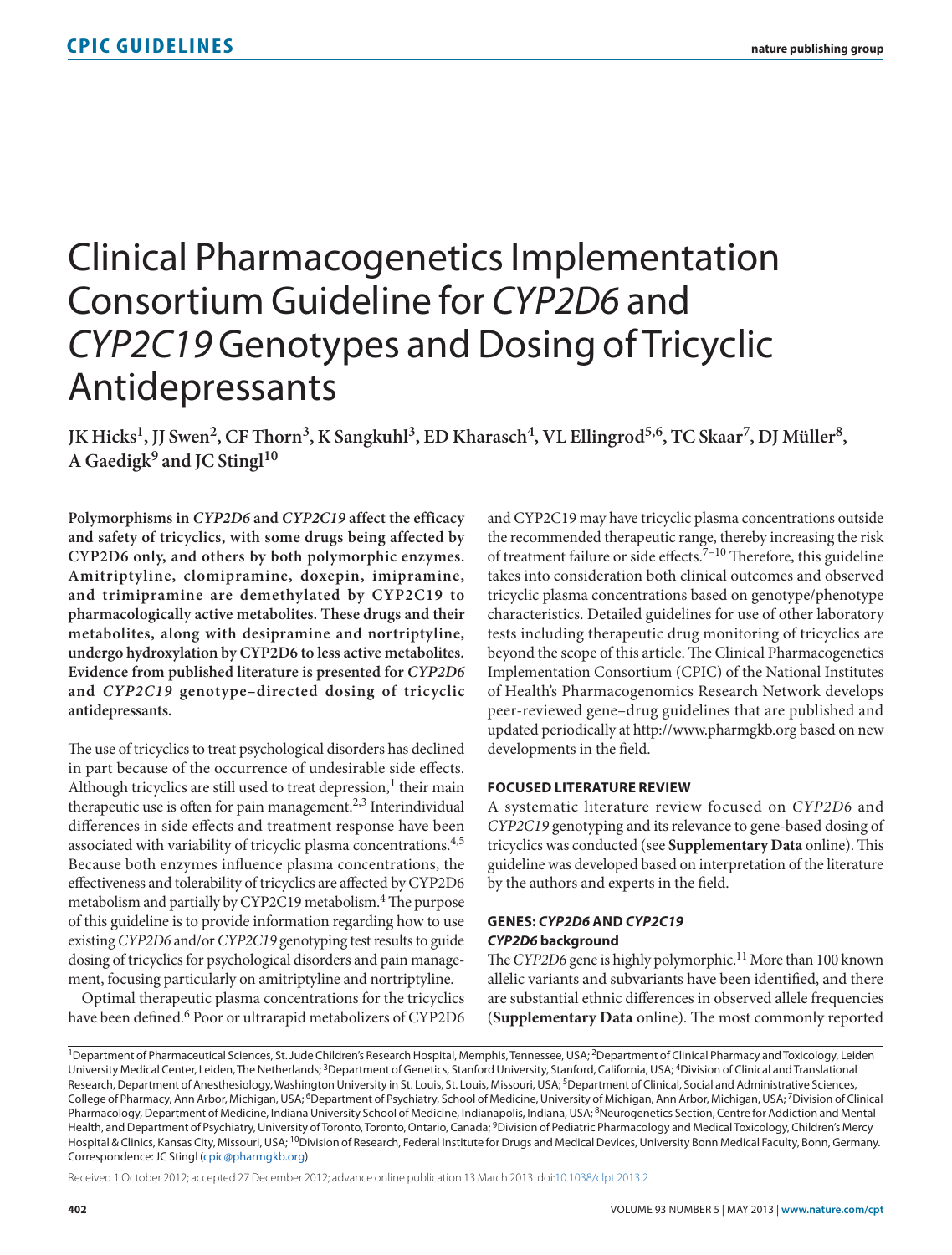<span id="page-1-0"></span>**Table 1 Assignment of likely phenotypes based on diplotypes**

| . .                                                             |                             |                                                                                                                                                                                 |                                                                  |
|-----------------------------------------------------------------|-----------------------------|---------------------------------------------------------------------------------------------------------------------------------------------------------------------------------|------------------------------------------------------------------|
| Likely phenotype                                                | Activity score <sup>a</sup> | Genotypes                                                                                                                                                                       | <b>Examples of diplotypes</b>                                    |
| Assignment of CYP2D6 phenotype                                  |                             |                                                                                                                                                                                 |                                                                  |
| Ultrarapid metabolizer ( $\sim$ 1–2% of patients) <sup>b</sup>  | >2.0                        | An individual carrying duplications of functional<br>alleles                                                                                                                    | $(*1/*1)xN, (*1/*2)xN,$<br>$(*2/*2)xN^c$                         |
| Extensive metabolizer (~77-92% of patients)                     | $1.0 - 2.0d$                | An individual carrying two functional alleles or<br>two reduced function alleles or one functional and<br>nonfunctional allele or one functional and reduced<br>function allele | $*1/*1,*1/*2,*2/*2,*1/*9,$<br>$*1/*41,*41/*41,*1/*5,$<br>$*1/*4$ |
| Intermediate metabolizer $(\sim 2 - 11\%$ of patients)          | 0.5                         | An individual carrying one reduced function and<br>one nonfunctional allele                                                                                                     | $*4/*41$ , $*5/*9$ , $*4/*10$                                    |
| Poor metabolizers (~5-10% of patients)                          | $\mathbf 0$                 | An individual carrying only nonfunctional alleles                                                                                                                               | $*4/*4$ , $*3/*4$ , $*5/*5$ , $*5/*6$                            |
| Assignment of CYP2C19 phenotype                                 |                             |                                                                                                                                                                                 |                                                                  |
| Ultrarapid metabolizer ( $\sim$ 5-30% of patients) <sup>e</sup> |                             | An individual carrying two gain-of-function alleles<br>or one functional allele and one gain-of-function<br>allele                                                              | $*17$ /*17, $*1$ /*17                                            |
| Extensive metabolizer (~35-50% of patients)                     |                             | An individual carrying two functional alleles                                                                                                                                   | $*1/*1$                                                          |
| Intermediate metabolizer $(\sim 18-45\%$ of patients)           |                             | An individual carrying one functional allele and one<br>loss-of-function allele                                                                                                 | $*1/*2, *1/*3$                                                   |
| Poor metabolizers (~2-15% of patients)                          |                             | An individual carrying two loss-of-function alleles                                                                                                                             | $*2/*2, *2/*3, *3/*3$                                            |
|                                                                 |                             |                                                                                                                                                                                 |                                                                  |

aSee Supplementary Data for additional information about CYP2D6 activity score and its limitations. <sup>b</sup>CYP2D6 metabolizer status frequencies are based on data from Caucasians and may differ from other ethnicities. <sup>c</sup>xN represents the number of *CYP2D6* gene copies. <sup>d</sup>Patients with an activity score of 1.0 may be classified as intermediate metabolizers by some reference laboratories. eCYP2C19 metabolizer status frequencies are based on average multiethnic frequency.

alleles are categorized into functional groups as follows: functional (e.g., *CYP2D6\*1* and *\*2*), reduced function (e.g., *CYP2D6\*9*, *\*10*, and *\*41*), and nonfunctional (e.g., *CYP2D6\*3*-*\*6*).<sup>11,12</sup> Because *CYP2D6* is subject to deletions or duplications, most clinical laboratories also report copy number. Deletions are indicated by the *CYP2D6\*5* allele, and gene duplications are denoted by an "*xN*" following the allele (e.g., *CYP2D6\*1xN*, where *xN* represents the number of *CYPD6* gene copies).

## *CYP2C19* **background**

Similar to *CYP2D6*, the *CYP2C19* gene is highly polymorphic; more than 30 known allelic variants and subvariants have been identified.<sup>13</sup> Although there are ethnic differences in allele frequencies (**Supplementary Data** online), the majority of patients carry a *CYP2C19\*1*, *\*2*, or *\*17* allele.13 *CYP2C19\*1* is the wild-type allele encoding a fully functional enzyme, and *CYP2C19\*2* is the most common loss-of-function allele. Multiple *CYP2C19* loss-offunction alleles have been identified (e.g., *CYP2C19\*3–\*8*), but their allele frequencies are <1%, with the exception of *CYP2C19\*3*, which has a frequency of  $2-15\%$  in Asians.<sup>13</sup>

The *CYP2C19\*17* allele results in enhanced gene transcription purportedly leading to increased metabolic activity.<sup>14</sup> However, the clinical importance of the *CYP2C19\*17* allele is a matter of debate. Some studies indicate that *CYP2C19\*17* enhances clopidogrel response and increases the probability of therapeutic failure for proton pump inhibitors or antidepressants due to altered drug plasma concentrations, but there are conflicting clinical data.<sup>13-19</sup>

## **Genetic test interpretation**

Clinical laboratories usually test for the more frequently observed *CYP2D6* and *CYP2C19* genetic variants and translate the results into star-allele (\*) nomenclature. Each star-allele, or haplotype, is defined by a specific combination of single-nucleotide polymorphisms and/or other genetic variants within the gene locus of either *CYP2D6* or *CYP2C19*. 11,13 Genetic test results are reported as the summary of inherited maternal and paternal star-alleles referred to as a diplotype (e.g., *CYP2D6\*1/\*2* and *CYP2C19\*1/\*1*). See **Supplementary Data** online for the more frequently observed alleles and their functional status.

Scoring systems have been developed in an attempt to provide a uniform approach to quantitate the predicted functional status of *CYP2D6* alleles as follows: 1 for functional, 0.5 for reduced function, and 0 for nonfunctional alleles (**Supplementary Data** online).<sup>11,12</sup> The activity value for each allele of the diplotype is totaled to provide a CYP2D6 activity score. If *CYP2D6* gene duplications are detected, the activity value of the duplicated allele is multiplied by the number of duplications present before calculating the activity score. The CYP2D6 activity score is used to assign phenotype in this guideline as follows: patients with an activity score of 0 are classified as poor metabolizers, those with a score of 0.5 are intermediate metabolizers, those with a score from 1.0 to 2.0 are extensive metabolizers, and those with a score >2.0 are classified as ultrarapid metabolizers (**Table 1**, **Supplementary Data** online). Extensive metabolizers are considered to have normal CYP2D6 enzyme activity.

There is a lack of consensus with regard to whether patients with a CYP2D6 activity score of 1.0 should be assigned an extensive or intermediate phenotype.<sup>11</sup> Pharmacokinetic data suggest that patients with an activity score of 1.0 have a higher CYP2D6 metabolic capacity as compared with patients with an activity score of 0.5 but less CYP2D6 enzyme activity as compared with patients with an activity score of 2.0.<sup>12</sup> Patients with one functional and one nonfunctional *CYP2D6* allele do not have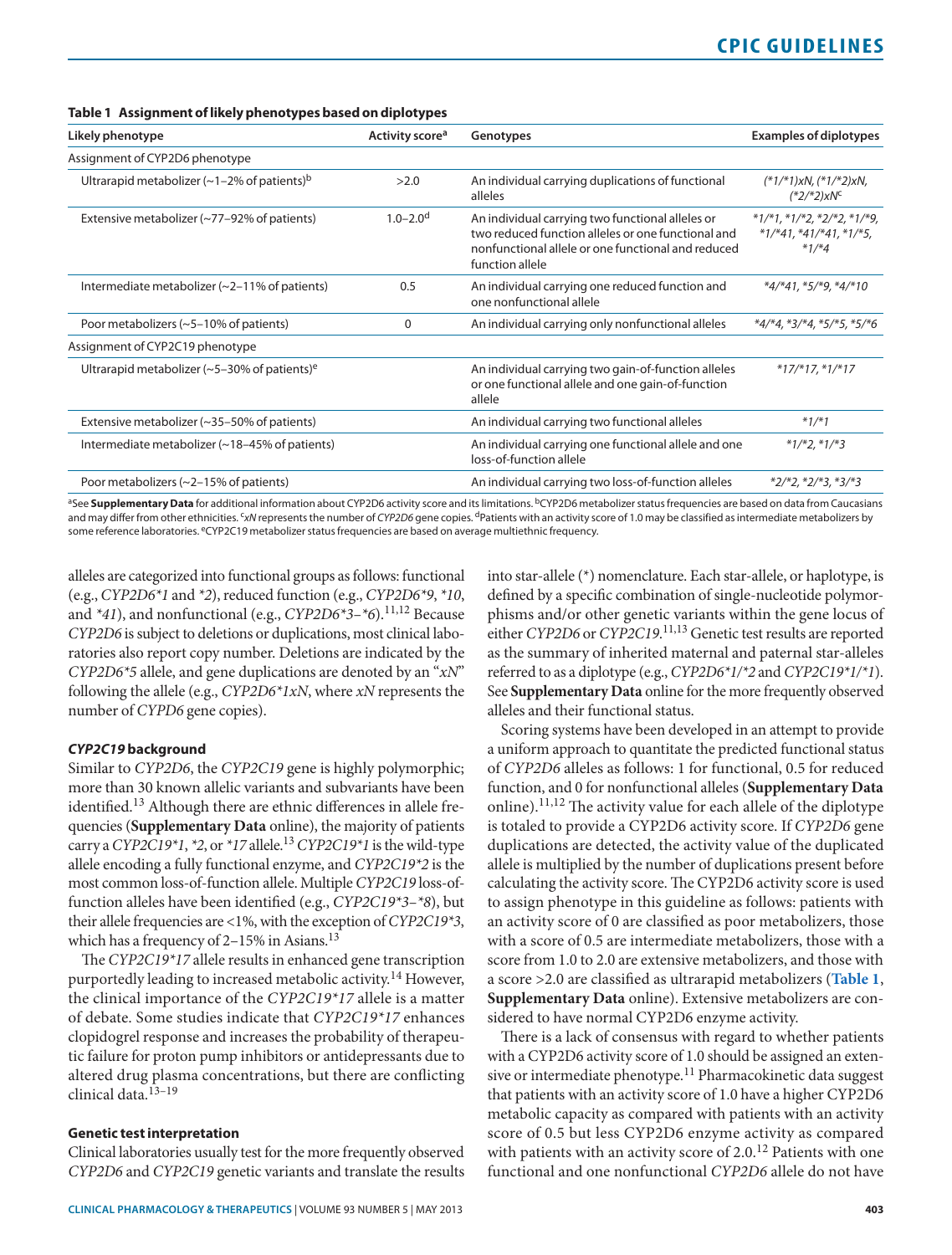significantly different nortriptyline plasma concentrations as compared with patients with two functional *CYP2D6* alleles,<sup>20</sup> although another study reported conflicting data.7 Herein, we classified patients with a CYP2D6 activity score of 1.0 as extensive metabolizers, which is analogous to the CPIC guideline for codeine.11

The predicted CYP2C19 phenotype based on the diplotype (**[Table 1](#page-1-0)** and **Supplementary Data** online) is consistent with the CPIC guideline for clopidogrel.<sup>13</sup> Patients with two functional alleles are categorized as extensive metabolizers, which is considered normal CYP2C19 enzyme activity. Individuals carrying one or two loss-of-function alleles are considered intermediate and poor metabolizers, respectively. Patients with two gain-of-function alleles are classified as ultrarapid metabolizers. The predicted phenotype for a patient carrying the *CYP2C19\*17* gain-of-function allele in combination with a loss-of-function allele is a matter of debate. Limited data suggest that *CYP2C19\*17* may not compensate for the *CYP2C19\*2* allele.15,21

Reference laboratories use varying methods to assign phenotypes. Before pharmacotherapy modifications are made based on this guideline, it is advisable to determine a patient's phenotype as described above.

#### **Available genetic test options**

*CYP2D6* and *CYP2C19* genotyping is available from several reference laboratories (see **Supplementary Data** online and http:// www.pharmgkb.org).

#### **Incidental findings**

Independent of drug metabolism and response, there are currently no diseases or conditions that have been convincingly linked to variants in the *CYP2D6* or *CYP2C19* genes.<sup>11,13</sup> Reports describing an association between CYP2D6 ultrarapid metabolizers and suicidality, and *CYP2C19* polymorphisms and depressive symptoms are available.22–24 These associations are poorly understood and may be explained by alterations in either drug or endogenous substrate metabolism.

# **DRUGS: AMITRIPTYLINE AND NORTRIPTYLINE Background**

Tricyclics are mixed serotonin and norepinephrine reuptake inhibitors used to treat several disease states including depression, obsessive–compulsive disorder, and neuropathic pain in addition to migraine prophylaxis. The tricyclics have similar but distinct chemical structures referred to as tertiary and secondary amines. The pharmacological properties of the tertiary and secondary amines differ, with tertiary amines having a more pronounced serotonergic effect and secondary amines having a greater noradrenergic effect (**Supplementary Data** online).25,26 The tertiary amines (e.g., amitriptyline) are mainly metabolized by CYP2C19 to desmethyl metabolites (**Figure 1**), also referred to as secondary amines (e.g., nortriptyline). It should be noted that the desmethyl metabolites, nortriptyline as well as desipramine, are antidepressant drugs themselves with distinct clinical features that differ from the parent drugs amitriptyline and imipramine. Both the tertiary and secondary amines are metabolized by CYP2D6 to less active hydroxy metabolites (**Figure 1**, **Supplementary Data** online). CYP2C19 impacts the ratio of tertiary to secondary amine plasma concentrations but may have less influence on overall drug clearance than CYP2D6.<sup>27</sup> However, CYP2C19 metabolism may modulate antidepressant activity and side effects through the pharmacological actions of the tertiary amines. Serotonin reuptake inhibition is expected be more pronounced in CYP2C19 poor metabolizers due to the decreased conversion of tertiary to secondary amines.<sup>26</sup>

Patients may be predisposed to treatment failure or adverse effects due to polymorphisms in *CYP2D6* and *CYP2C19* altering drug clearance or the ratio of parent drug to metabolites, respectively. Tricyclics are associated with multiple adverse effects, which can cause patients to fail therapy. Common adverse effects include anticholinergic, central nervous system, and cardiac effects. Tertiary and secondary amines along with their metabolites have unique side-effect profiles as detailed in **Supplementary Data** online.

Both amitriptyline and nortriptyline are used as model drugs for this guideline because the majority of pharmacogenomic studies have focused on these two drugs. However, the results of these studies may apply to other tricyclics because these drugs have comparable pharmacokinetic properties.<sup>4,8</sup> Tricyclics are well absorbed from the gastrointestinal tract, and the average extent of first-pass metabolism is  $\sim$  50%, although the average first-pass metabolism of doxepin may be closer to 70%.<sup>4</sup> The clearance of tricyclics is mostly a linear process, but saturation of the hydroxylation pathway may occur at higher plasma concentrations for certain tricyclics, including imipramine and desipramine.<sup>4,28</sup> In addition, extrapolated dose adjustments based on metabolizer status are similar across the tricyclic class.8 Because some studies investigating the influence of *CYP2D6* and/or *CYP2C19* genotype/phenotype on the pharmacokinetics of tricyclics used a single dose, it should be noted that tricyclic metabolism is thought to be similar after single and multiple dosing.5

## **Linking genetic variability to variability in drug-related phenotypes**

Psychiatric disorders such as depression have a 30–50% failure rate with initial treatment, which may, in part, be attributed to adverse effects or altered plasma concentrations.<sup>9,29</sup> There is substantial evidence linking *CYP2D6* and *CYP2C19* genotypes to phenotypic variability in tricyclic side-effect and pharmacokinetic profiles. Modifying pharmacotherapy for patients



**Figure 1** Major metabolic pathway of amitriptyline and nortriptyline.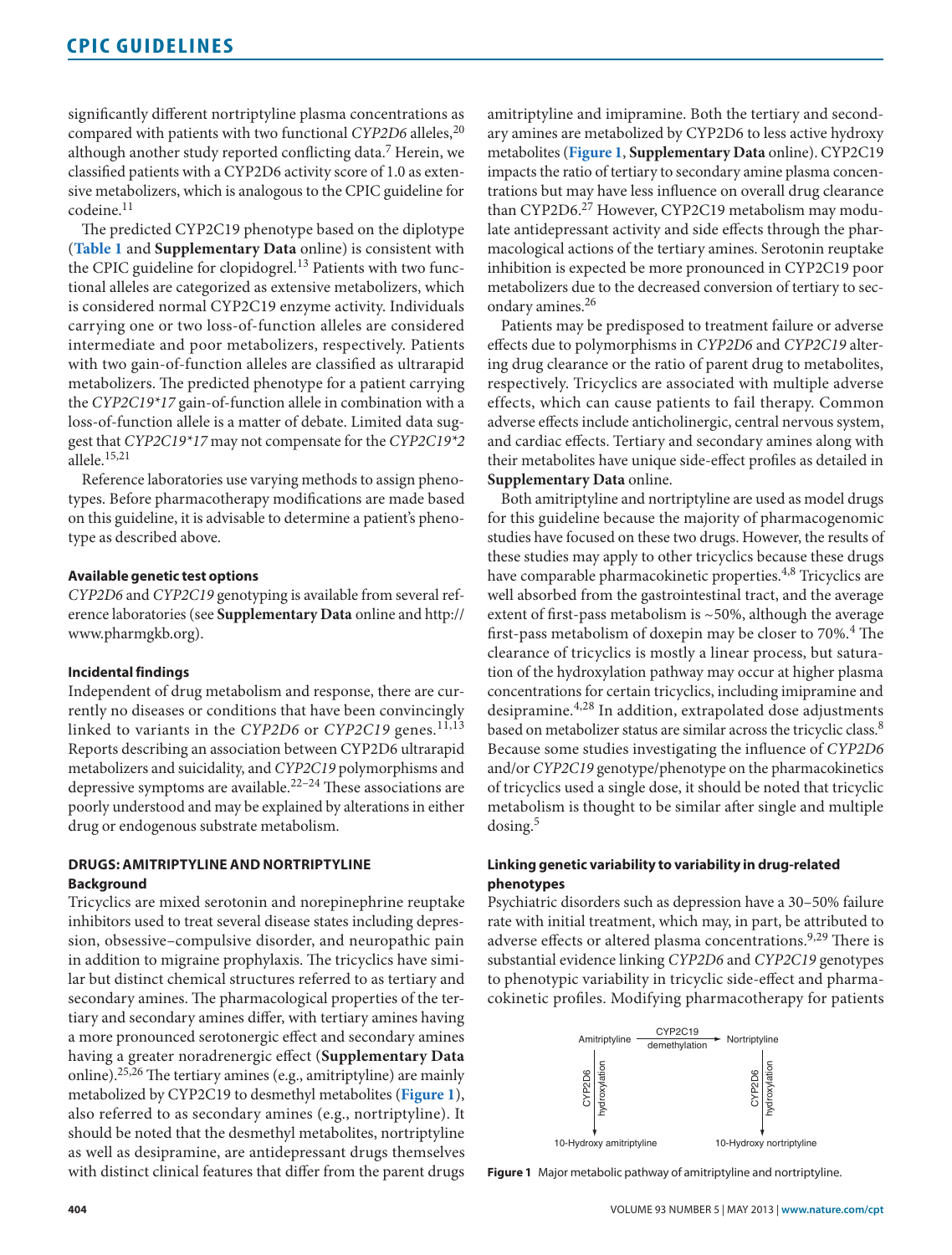<span id="page-3-0"></span>who have *CYP2D6* or *CYP2C19* genomic variants that affect drug efficacy and safety could potentially improve clinical outcomes and reduce the failure rate of initial treatment. The application of a grading system to the evidence linking *CYP2D6* and *CYP2C19* genotypic variations to phenotypic variability in response to amitriptyline or nortriptyline indicates a high quality of evidence in the majority of cases (**Supplementary Data** online). This body of evidence, rather than randomized clinical trials, provides the basis for amitriptyline and nortriptyline dosing recommendations in **Tables 2** and **3**. Because the tricyclics have comparable pharmacokinetic properties, it may be reasonable to apply this guideline to other tricyclics, including clomipramine, desipramine, doxepin, imipramine, and trimipramine (**Supplementary Data** online), with the acknowledgment that there are fewer data supporting dose adjustments for these drugs than for amitriptyline or nortriptyline.

| Phenotype                          | Implication                                                                                                  | Therapeutic recommendation                                                                                                                                       | <b>Classification of</b><br>recommendation <sup>a</sup> |  |
|------------------------------------|--------------------------------------------------------------------------------------------------------------|------------------------------------------------------------------------------------------------------------------------------------------------------------------|---------------------------------------------------------|--|
| CYP2D6 ultrarapid<br>metabolizer   | Increased metabolism of tricyclics to less<br>active compounds as compared with extensive<br>metabolizers    | Avoid tricyclic use due to potential lack of efficacy.<br>Consider alternative drug not metabolized by<br>CYP2D6                                                 | Strong                                                  |  |
|                                    | Lower plasma concentrations will increase<br>probability of pharmacotherapy failure                          | If a tricyclic is warranted, consider increasing the<br>starting dose. <sup>b</sup> Use therapeutic drug monitoring to<br>quide dose adjustments                 |                                                         |  |
| CYP2D6 extensive<br>metabolizer    | Normal metabolism of tricyclics                                                                              | Initiate therapy with recommended starting dose <sup>b</sup>                                                                                                     | Strong                                                  |  |
| CYP2D6 intermediate<br>metabolizer | Reduced metabolism of tricyclics to less active<br>compounds as compared with extensive metabolizers         | Consider 25% reduction of recommended starting<br>dose. <sup>b</sup> Use therapeutic drug monitoring to quide                                                    | Moderate                                                |  |
|                                    | Higher plasma concentrations will increase the<br>probability of side effects                                | dose adjustments                                                                                                                                                 |                                                         |  |
| CYP2D6 poor<br>metabolizer         | Greatly reduced metabolism of tricyclics to less active<br>compounds as compared with extensive metabolizers | Avoid tricyclic use due to potential for side effects.<br>Consider alternative drug not metabolized by<br>CYP2D6                                                 | Strong                                                  |  |
|                                    | Higher plasma concentrations will increase the<br>probability of side effects                                | If a tricyclic is warranted, consider a 50% reduction<br>of recommended starting dose. <sup>b</sup> Use therapeutic<br>drug monitoring to guide dose adjustments |                                                         |  |

#### **Table 2 Dosing recommendations for amitriptyline and nortriptyline based on CYP2D6 phenotype**

If *CYP2C19* genotyping results are also available, see **Table 3** for *CYP2C19*-based dosing recommendations along with **Supplementary Data** online. Dosing recommendations apply only to higher initial doses of amitriptyline or nortriptyline for treatment of conditions such as depression. See "Other Considerations" for dosing recommendations for conditions in which lower initial doses are used, such as neuropathic pain. For the dosing guidelines for clomipramine, desipramine, doxepin, imipramine, and trimipramine, see **Supplementary Data** online.

a The rating scheme for the recommendation classification is described in the **Supplementary Data** online. bPatients may receive an initial low dose of tricyclics, which is then increased over several days to the recommended steady-state dose. The starting dose in this guideline refers to the recommended steady-state dose.

#### **Table 3 Dosing recommendations of amitriptyline based on CYP2C19 phenotype**

| Phenotype                              | Implication                                                                                    | Therapeutic recommendation                                                                             | <b>Classification of</b><br>recommendation <sup>a</sup> |
|----------------------------------------|------------------------------------------------------------------------------------------------|--------------------------------------------------------------------------------------------------------|---------------------------------------------------------|
| CYP2C19 ultrarapid<br>metabolizer      | Increased metabolism of amitriptyline as compared<br>with extensive metabolizers               | Consider alternative drug not metabolized by<br>CYP2C19                                                | Optional                                                |
|                                        |                                                                                                | If a tricyclic is warranted, use therapeutic drug<br>monitoring to guide dose adjustments              |                                                         |
| CYP2C19 extensive<br>metabolizer       | Normal metabolism of amitriptyline                                                             | Initiate therapy with recommended starting<br>dose <sup>b</sup>                                        | Strong                                                  |
| CYP2C19<br>intermediate<br>metabolizer | Reduced metabolism of amitriptyline as compared<br>with extensive metabolizers                 | Initiate therapy with recommended starting<br>dose <sup>b</sup>                                        | Strong                                                  |
| CYP2C19 poor<br>metabolizer            | Greatly reduced metabolism of amitriptyline as<br>compared with extensive metabolizers         | Consider a 50% reduction of recommended<br>starting dose. <sup>b</sup> Use therapeutic drug monitoring | Moderate                                                |
|                                        | Higher plasma concentrations of amitriptyline will<br>increase the probability of side effects | to quide dose adjustments                                                                              |                                                         |

If *CYP2D6* genotyping results are also available, see **Table 2** for *CYP2D6*-based dosing recommendations along with **Supplementary Data** online. Dosing recommendations apply only to higher initial doses of amitriptyline for treatment of conditions such as depression. See "Other Considerations" for dosing recommendations for conditions at which lower initial doses are used, such as neuropathic pain. For dosing guidelines for clomipramine, doxepin, imipramine, and trimipramine, see **Supplementary Data** online. a The rating scheme for the recommendation classification is described in the **Supplementary Data** online. bPatients may receive an initial low dose of tricyclics, which is then increased over several days to the recommended steady-state dose. The starting dose in this guideline refers to the recommended steady-state dose.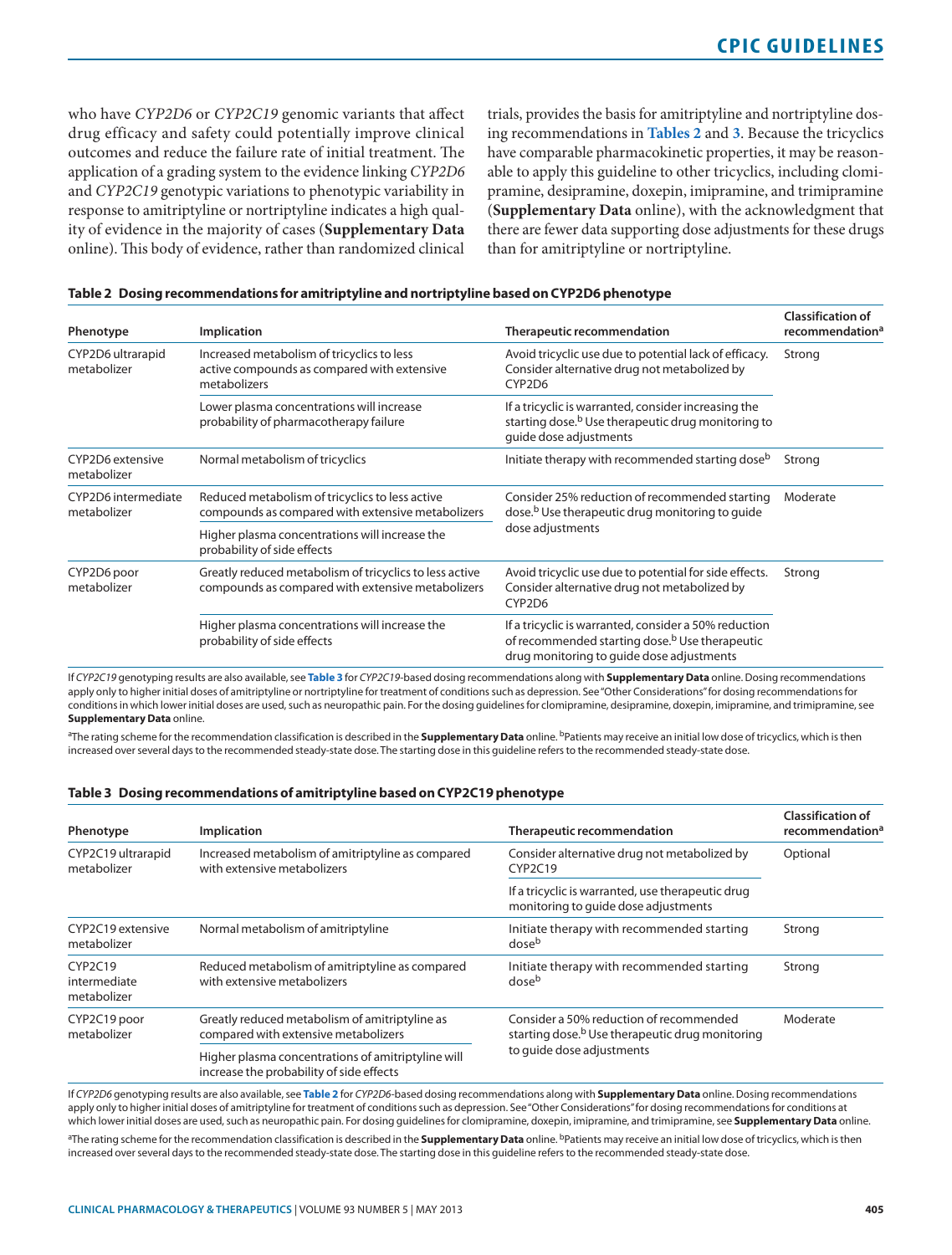## **Therapeutic recommendations**

*CYP2D6 dosing recommendations.* For neuropathic pain treatment, in which lower initial doses of tricyclics are used, gene-based dosing recommendations are found in the "Other considerations" section. **[Table 2](#page-3-0)** summarizes the gene-based dosing recommendations for amitriptyline and nortriptyline based on CYP2D6 phenotype for situations requiring a higher initial dose, such as depression treatment. The recommended starting dose of amitriptyline or nortriptyline does not need adjustment based on genotype for CYP2D6 extensive metabolizers. A 25% reduction of the recommended dose may be considered for CYP2D6 intermediate metabolizers.<sup>30</sup> Because patients with a CYP2D6 activity score of 1.0 are inconsistently categorized as intermediate or extensive metabolizers in the literature, these are difficult to evaluate, resulting in a moderate recommendation classification.

CYP2D6 ultrarapid metabolizers have a higher probability of failing amitriptyline or nortriptyline pharmacotherapy due to subtherapeutic plasma concentrations, and therefore alternative agents are preferred. There are documented cases of CYP2D6 ultrarapid metabolizers receiving large doses of nortriptyline to achieve therapeutic concentrations.10 However, very high plasma concentrations of the nortriptyline hydroxy metabolite were present, which may increase the risk for cardiotoxicity. If a tricyclic is warranted, there are insufficient data in the literature to calculate a starting dose for a patient with CYP2D6 ultrarapid metabolizer status, and therapeutic drug monitoring is strongly recommended. Adverse effects are more likely in CYP2D6 poor metabolizers due to elevated tricyclic plasma concentrations,<sup>31</sup> therefore, alternative agents are preferred. If a tricyclic is warranted, consider a 50% reduction of the usual dose; therapeutic drug monitoring is strongly recommended.

*CYP2C19 dosing recommendations.* Dosing recommendations for neuropathic pain treatment with amitriptyline are discussed in the "Other considerations" section. **[Table 3](#page-3-0)** summarizes the gene-based dosing recommendations for CYP2C19 and amitriptyline when higher initial starting doses are warranted. The usual starting dose of amitriptyline may be used in CYP2C19 extensive and intermediate metabolizers. Although CYP2C19 intermediate metabolizers would be expected to have a modest increase in the ratio of amitriptyline to nortriptyline plasma concentrations, the evidence does not indicate that CYP2C19 intermediate metabolizers should receive an alternative dose.

Patients taking amitriptyline who are CYP2C19 ultrarapid metabolizers may be at risk of having altered plasma concentrations or adverse events. Although the *CYP2C19\*17* allele did not alter the sum of amitriptyline plus nortriptyline plasma concentrations, it was associated with higher nortriptyline plasma concentrations, possibly increasing the risk of adverse events.<sup>15</sup> For patients taking amitriptyline, extrapolated pharmacokinetic data suggest that CYP2C19 ultrarapid metabolizers may need a dose increase.8 Due to the need for further studies investigating the clinical importance of the *CYP2C19\*17* allele and the possibility of altered tricyclic concentrations, we recommend consideration of an alternative tricyclic or other drug not affected by CYP2C19. Because the clinical importance of *CYP2C19\*17* is currently poorly understood, this recommendation is classified as optional. If amitriptyline is administered to a CYP2C19 ultrarapid metabolizer, therapeutic drug monitoring is recommended.

CYP2C19 poor metabolizers are expected to have a greater ratio of amitriptyline to nortriptyline plasma concentrations.<sup>32</sup> The elevated amitriptyline plasma concentrations may increase the chance of a patient experiencing side effects. Consider a 50% reduction of the usual amitriptyline starting dose along with therapeutic drug monitoring.<sup>8</sup>

*CYP2D6 and CYP2C19 combined dosing recommendations.* Although specific combinations of *CYP2D6* and *CYP2C19* alleles are likely to result in additive effects on the pharmacokinetic properties of tricyclics, little information is available on how to adjust initial doses based on combined genotype information. Patients carrying at least one *CYP2D6* nonfunctional allele and two *CYP2C19* functional alleles had an increased risk of experiencing side effects when administered amitriptyline, whereas patients with at least one *CYP2C19* loss-of-function allele and two *CYP2D6* functional alleles had a low risk of experiencing side effects.10,33 Because there is only sparse clinical evidence for an additive effect of *CYP2D6* and *CYP2C19* on tricyclic dosing, the recommendations are classified as optional (**Supplementary Data** online).

#### **Other considerations**

*Gene-based dosing recommendations for neuropathic pain treatment.* A[mitripty](#page-3-0)line is often used at lower dosages (e.g., 0.1mg/kg/ day in pediatric patients) for treatment of neuropathic pain than when used for depressive disorders.<sup>2,3</sup> Because of the lower dosage, it is less likely that CYP2D6 or CYP2C19 poor or intermediate metabolizers will experience adverse effects due to supratherapeutic plasma concentrations of amitriptyline.<sup>34</sup> Therefore, we recommend no dose modifications for poor or intermediate metabolizers when prescribed amitriptyline at a lower dose for treatment of neuropathic pain, but these patients should be monitored closely for side effects. If larger doses of amitriptyline are warranted, we recommend following the gene-based dosing guidelines presented in **[Tables 2](#page-3-0)** and **[3](#page-3-0)**.

Providing dose recommendations for CYP2C19 ultrarapid metabolizers when amitriptyline is prescribed at lower doses for neuropathic pain treatment is difficult. On the basis of predicted and observed pharmacokinetic data, CYP2D6 ultrarapid metabolizers are at risk of failing amitriptyline therapy for neuropathic pain, and thus alternative agents such as gabapentin should be considered.35 Although little information is available on how to adjust initial amitriptyline doses based on combined *CYP2D6* and *CYP2C19* genetic results when treating neuropathic pain, caution should be used when patients have a combination of poor or ultrarapid phenotypes (e.g., a CYP2D6 poor metabolizer also having CYP2C19 ultrarapid or poor metabolism).

*Consideration of drug interactions and patient characteristics.* Patients treated for psychiatric disorders often require multiple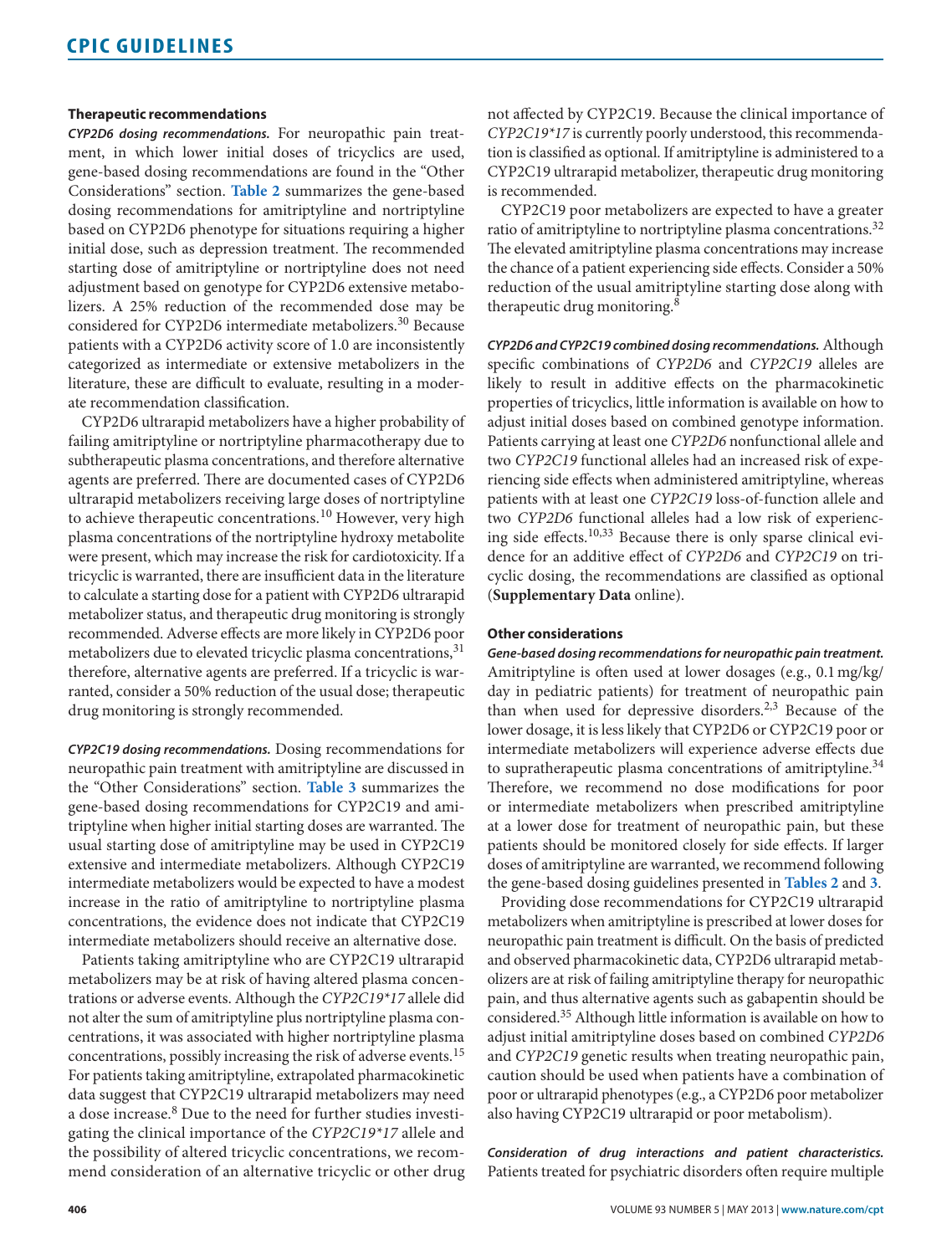medications, which can influence tricyclic plasma concentrations, side effects, and therapeutic failure. $4$  For example, patients taking amitriptyline in combination with a potent CYP2D6 inhibitor, such as fluoxetine, may have dramatic increases in plasma concentrations.<sup>36</sup> It has been suggested that patients taking strong CYP2D6 inhibitors should be treated similarly to CYP2D6 poor metabolizers.<sup>11</sup> In addition, patients with increased age, liver disease, and reduced renal function may require reduced doses of tricyclics.4,37,38 Drug– drug interactions along with patient characteristics should be considered in addition to the gene-based dosing recommendations presented herein.

*Minor metabolic pathways of tricyclics.* Other cytochrome P450 enzymes, including CYP3A4 and CYP1A2, metabolize tricyclics to a lesser extent.<sup>4,34,39,40</sup> There is currently no strong evidence supporting gene-based dosing recommendations for other cytochrome P450 enzymes that metabolize tricyclics.

## **Potential benefits and risks for the patient**

For patients who have existing *CYP2D6* and/or *CYP2C19* genotyping test results, the potential benefit is identifying those patients who are at an elevated risk of experiencing side effects or therapeutic failure. For those patients, dose adjustments can be made or an alternative agent selected. A limitation inherent to most commercially available genotyping tests is that rare or *de novo* variants are not detected. In addition, some alleles are not well characterized, resulting in uncertainty when predicting the phenotype for some genetic test results. Genotyping is reliable when performed in qualified reference laboratories, but, as with any laboratory test, an error can occur. Any errors in genotyping or phenotype prediction, along with the presence of a rare genomic variant not tested for, could potentially affect the patient lifelong.

## **Caveats: appropriate use and/or potential misuse of genetic tests**

The application of genotype-based dosing is most appropriate when initiating therapy with a tricyclic. Obtaining a pharmacogenetic test after months of drug therapy may be less helpful in some instances, given that the drug dose may have already been adjusted based on plasma concentrations, response, or side effects. Similar to all diagnostic tests, genetic tests are one of several pieces of clinical information that should be considered before initiating drug therapy.

**SUPPLEMENTARY MATERIAL** is linked to the online version of the paper at http://www.nature.com/cpt

#### **DISCLAIMER**

CPIC guidelines reflect expert consensus based on clinical evidence and peer-reviewed literature available at the time they are written; they are intended only to assist clinicians in decision making and to identify questions for further research. New evidence may have emerged since the time a guideline was submitted for publication. Guidelines are limited in scope and are not applicable to interventions or diseases not specifically identified. Guidelines do not account for all individual variations among patients and cannot be considered inclusive of all proper methods of care or

exclusive of other treatments. It remains the responsibility of the health-care provider to determine the best course of treatment for a patient. Adherence to any guideline is voluntary, with the ultimate determination regarding its application to be made solely by the clinician and the patient. CPIC assumes no responsibility for any injury to persons or damage to persons or property arising out of or related to any use of CPIC's guidelines, or for any errors or omissions.

#### **ACKNOWLEDGMENTS**

We acknowledge the critical input of M. Relling, T. Klein, K. Crews, and members of the Clinical Pharmacogenetics Implementation Consortium of the Pharmacogenomics Research Network and funding by the National Institutes of Health (NIH). J.K.H. is supported by NIH/National Institute of General Medical Sciences (NIGMS) Pharmacogenomics Research Network (U01 GM92666 and U01 HL105198) and by ALSAC. C.F.T. and K.S. are supported by NIH/NIGMS (R24 GM61374). E.D.K. is supported by R01 GM63674 and R01 DA14211. T.C.S. is supported by R01 GM088076 and the Agency for Healthcare Research and Quality (R01 HS19818-01). V.L.E. is supported by the NIMH (R01 MH082784). D.J.M. is supported by a New Investigator Salary Award from the Canadian Institutes of Health Research, a New Investigator Fellowship Award from the Ontario Mental Health Foundation, and an Early Researcher Award by the Ministry of Research and Innovation of Ontario. The content is solely the responsibility of the authors and does not necessarily represent the official views of the Agency for Healthcare Research and Quality.

#### **AUTHOR CONTRIBUTIONS**

All the authors contributed to the development of the gene-based dosing guidelines and writing of the manuscript and supplementary material.

#### **CONFLICT OF INTEREST**

The authors declared no conflict of interest.

© 2013 American Society for Clinical Pharmacology and Therapeutics

- 1. American Psychiatric Association, A.P. *Practice Guideline for the Treatment of Patients With Major Depressive Disorder* 3rd edn. (American Psychiatric Publishing, Arlington, VA, 2010).
- 2. Watson, C.P. The treatment of neuropathic pain: antidepressants and opioids. *Clin. J. Pain* **16**, S49–S55 (2000).
- 3. Laird, B., Colvin, L. & Fallon, M. Management of cancer pain: basic principles and neuropathic cancer pain. *Eur. J. Cancer* **44**, 1078–1082 (2008).
- 4. Rudorfer, M.V. & Potter, W.Z. Metabolism of tricyclic antidepressants. *Cell. Mol. Neurobiol.* **19**, 373–409 (1999).
- 5. Potter, W.Z., Zavadil, A.P. 3rd, Kopin, I.J. & Goodwin, F.K. Single-dose kinetics predict steady-state concentrations on imipramine and desipramine. *Arch. Gen. Psychiatry* **37**, 314–320 (1980).
- 6. Hiemke, C. *et al.* AGNP consensus guidelines for therapeutic drug monitoring in psychiatry: update 2011. *Pharmacopsychiatry* **44**, 195–235 (2011).
- 7. Dalén, P., Dahl, M.L., Bernal Ruiz, M.L., Nordin, J. & Bertilsson, L. 10-Hydroxylation of nortriptyline in white persons with 0, 1, 2, 3, and 13 functional CYP2D6 genes. *Clin. Pharmacol. Ther.* **63**, 444–452 (1998).
- 8. Stingl, J.C., Brockmöller, J. & Viviani, R. Genetic variability of drug-metabolizing enzymes: the dual impact on psychiatric therapy and regulation of brain function. *Mol. Psychiatry* (2012); e-pub ahead of print 8 May 2012.
- 9. Kirchheiner, J. & Seeringer, A. Clinical implications of pharmacogenetics of cytochrome P450 drug metabolizing enzymes. *Biochim. Biophys. Acta* **1770**, 489–494 (2007).
- 10. Bertilsson, L., Aberg-Wistedt, A., Gustafsson, L.L. & Nordin, C. Extremely rapid hydroxylation of debrisoquine: a case report with implication for treatment with nortriptyline and other tricyclic antidepressants. *Ther. Drug Monit.* **7**, 478–480 (1985).
- 11. Crews, K.R. *et al.* Clinical Pharmacogenetics Implementation Consortium (CPIC) guidelines for codeine therapy in the context of cytochrome P450 2D6 (CYP2D6) genotype. *Clin. Pharmacol. Ther.* **91**, 321–326 (2012).
- 12. Gaedigk, A., Simon, S.D., Pearce, R.E., Bradford, L.D., Kennedy, M.J. & Leeder, J.S. The CYP2D6 activity score: translating genotype information into a qualitative measure of phenotype. *Clin. Pharmacol. Ther.* **83**, 234–242 (2008).
- 13. Scott, S.A. *et al.* Clinical Pharmacogenetics Implementation Consortium guidelines for cytochrome P450-2C19 (CYP2C19) genotype and clopidogrel therapy. *Clin. Pharmacol. Ther.* **90**, 328–332 (2011).